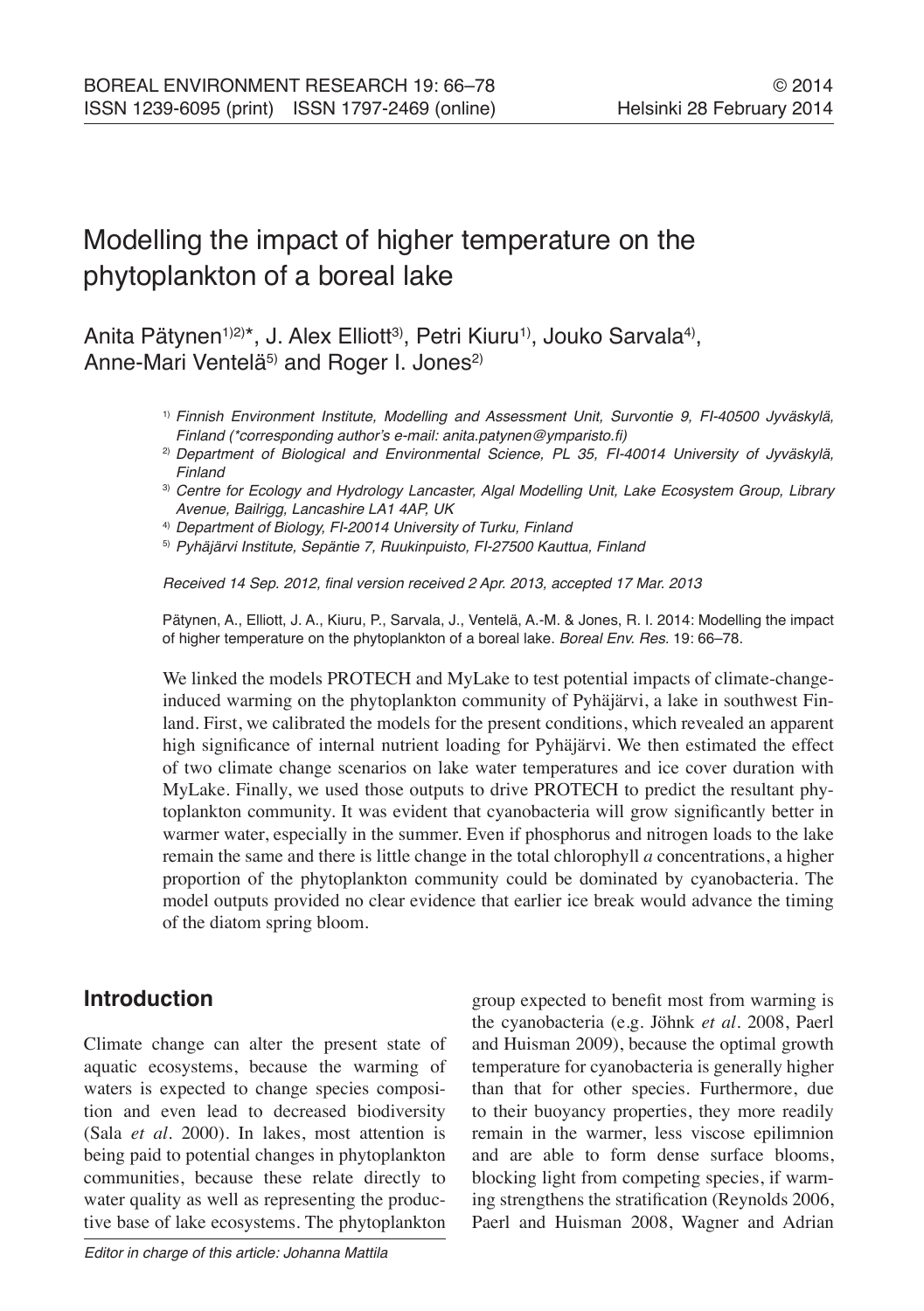2009). How cyanobacteria may respond to rises in temperature is an important question, because extended growth of cyanobacteria, and especially of toxic strains, will decrease the value of lake water resources and potentially be harmful to humans and other organisms (e.g. Codd *et al*. 2005, White *et al*. 2005). Moreover, cyanobacteria can alter lake ecosystems because they have structural features that make them inedible for most grazers, whilst cyanobacterial blooms can hinder the living conditions of other organisms by increasing water turbidity and creating night time oxygen depletion through respiration and increased bacterial decomposition (*see* Paerl and Paul 2012).

High-latitude regions are predicted to experience the greatest climate-change-related warming (IPCC 2007). Indeed, climate change is argued to be the single most important future stressor for freshwaters at high latitudes (Sala *et al*. 2000). Despite this, most studies of climate change effects on freshwaters are made for lower latitudes, and their findings cannot be directly extrapolated to e.g. boreal areas (Heino *et al*. 2009). One important difference arises from the fact that, besides problems caused by the direct warming of air and water, higher temperatures cause indirect phenomena for high latitude lakes, such as reduced winter ice cover (e.g. Magnuson *et al*. 2000). When the duration of winter ice cover in boreal lakes is shorter due to milder winters, it leads to a longer growing season for phytoplankton, while earlier ice break in spring can cause a shift in the timing of the spring phytoplankton bloom, which alters the phytoplankton growth pattern for the rest of the growing season (e.g. Gerten and Adrian 2000, Shatwell *et al.* 2008). Such drastic changes within the primary producers can be expected to affect the zooplankton and further, the higher trophic levels (Adrian *et al.* 1999, Straile 2000), but also the chemical properties of the lake. Therefore, studies of the likely responses of phytoplankton in boreal lakes to predicted climate change are urgently required.

To address these issues, we studied Pyhäjärvi, a lake in southwest Finland. The lake is socially and economically very important to the region, and many management actions have been taken to achieve good water-quality standards (Ventelä

*et al.* 2007). However, climate-change-induced changes in rainfall and nutrient loading could threaten these improvements in water quality (Ventelä *et al*. 2011). Here, we aimed to evaluate whether warming alone might promote earlier and/or greater cyanobacterial growth in this boreal lake. First, we predicted that a rise in temperature will selectively benefit the growth of cyanobacteria, and that this effect will be more distinct the greater the rise in temperature, even though total phytoplankton biomass does not increase if nutrient levels remain unchanged. Second, we predicted that earlier ice break affects the diatom spring bloom, which also leads to changes in the summer phytoplankton population. To test these predictions we linked two existing models. We used the PROTECH model (Phytoplankton response to environmental change, Reynolds *et al*. 2001, Elliott *et al*. 2010), to simulate the succession of phytoplankton communities in the lake, and the thermodynamic part of the MyLake model (Multi-year simulation model for Lake thermo- and phytoplankton dynamics, Saloranta and Andersen 2007) to provide the daily thermal profiles and the duration of ice cover required by PROTECH.

## **Material and methods**

#### **Site description**

Pyhäjärvi is the largest lake in southwest Finland  $(61.00\text{°N}, 22.29\text{°E}, \text{ surface area } 154 \text{ km}^2, \text{ mean})$ depth 5.4 m, maximum depth 26 m). However, it has a relatively small drainage area  $(615 \text{ km}^2)$ including the lake), and a retention time of approximately three years (Malve *et al*. 1994). About half of the drainage area is forest and one fifth is in intensive agricultural use. Pyhäjärvi does not develop persistent summer stratification and it has a Secchi depth of 2.6 m and a colour of 20 mg Pt  $l^{-1}$  (both median values for 2000–2010).

Municipal waste waters were discharged into the lake for a short period during the 1960s but the water quality remained good through the 1970s. Increasing phosphorus levels since the early 1980s, and the more prominent role of cyanobacteria in the 1990s (*see* e.g. Ventelä *et*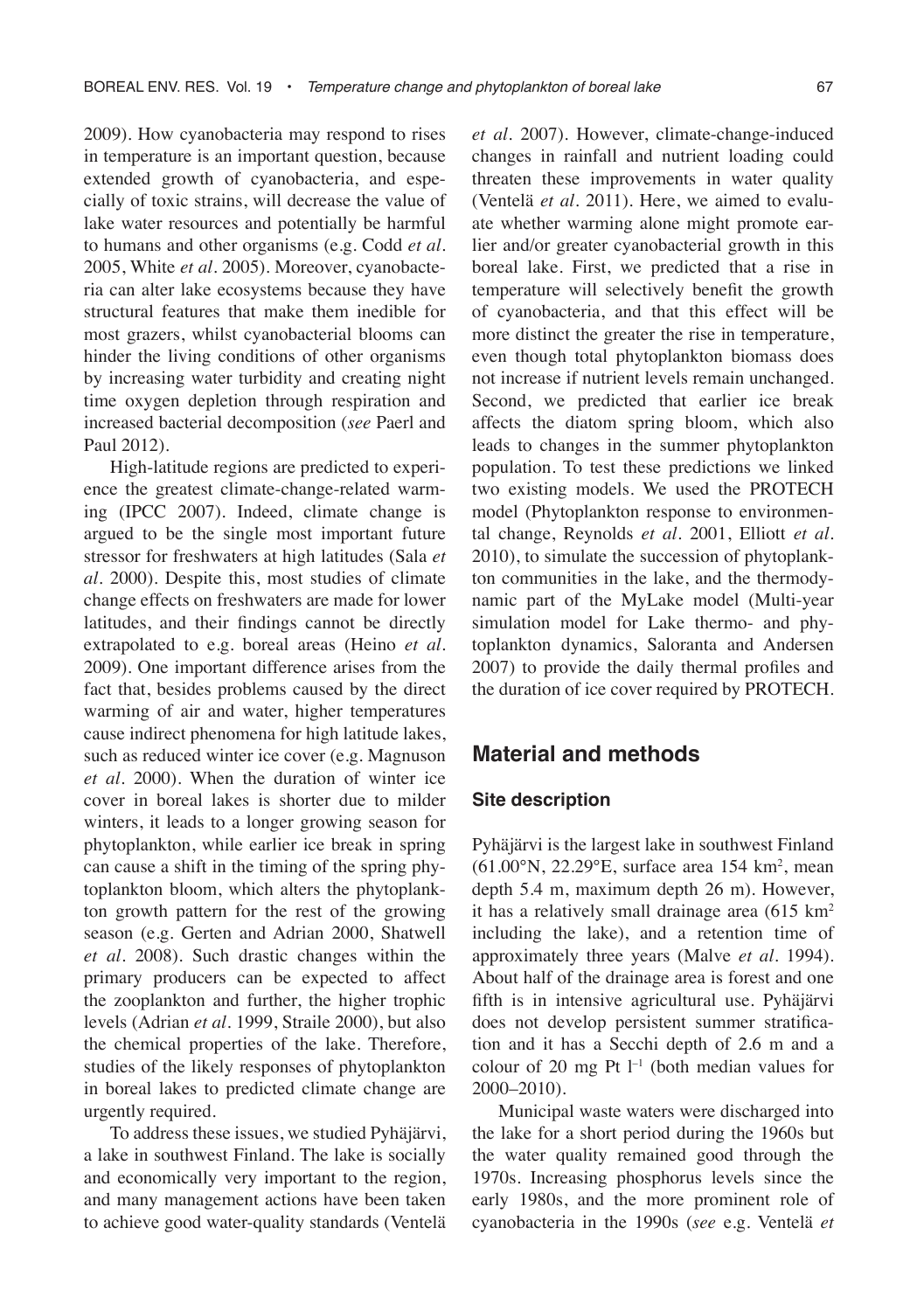*al*. 2011), aroused concerns about the gradual eutrophication of the lake. An intensive restoration program started in 1995 when the Pyhäjärvi Protection Fund (PPF) was created. Today, actions continue to maintain the good condition of Pyhäjärvi. These include implementing protection measures like wetlands and filtering systems in the catchment area, and biomanipulation through fish removal from the lake. Besides PPF, several research institutes and universities are involved in monitoring (since the 1960s) and research of Pyhäjärvi and its catchment. The information gathered about the lake and, by Finnish standards, comprehensive monitoring data make the lake particularly suitable for modelling.

#### **MyLake modelling**

As PROTECH does not currently include a routine for ice, the thermodynamic part of the MyLake model was employed to create daily thermal profiles and ice-break and ice-formation dates for Pyhäjärvi within the period 2001–2009. MyLake is a one-dimensional process-based model code for predicting daily vertical distribution of lake water temperature, and thus stratification. The model layer thickness was set to 1 m, but for PROTECH the data were interpolated to 0.1 m thickness. Daily meteorological forcing data from the Jokioinen observatory of the Finnish Meteorological Institute (FMI), less than 100 km E from Pyhäjärvi, including air temperature, relative humidity, air pressure, wind speed and precipitation, were used in setting up the MyLake model application. In addition, daily time series of global radiation from Jokioinen were used until September 2008, after which the incoming solar radiation at the water or ice surface was calculated in the model from cloudiness measured at the Pirkkala station of FMI (about 100 km NE from Pyhäjärvi). A more detailed description of the model code and equations is given in Saloranta and Andersen (2007).

The model was calibrated manually against lake water temperatures measured monthly from the deepest site of Pyhäjärvi in 2006–2007. Calibration was mostly done using the parameter for the wind sheltering effect of surrounding terrain.

In addition, the melting snow albedo, that is constant in MyLake, was adjusted to force the simulated ice-on and ice-off dates to agree with the observations. This resulted in slightly thinner snow cover in wintertime, but had scarcely any effect on the water temperature. The other thermodynamic parameters in the simulation were the same as those presented by Saloranta and Andersen (2007).

#### **PROTECH modelling**

PROTECH is a one dimensional, vertically layered model (0.1 m layers) that has the ability to simulate the simultaneous growth of eight different phytoplankton species, or functional groups (e.g. *Oscillatoria* representing also *Planktothrix*), at daily resolution. From the available phytoplankton data for Pyhäjärvi, eight taxa selected for modelling based on their recorded prevalences were: three cyanobacteria (*Anabaena*, *Oscillatoria* and *Gloeotrichia*), two diatoms (*Asterionella* and *Aulacoseira*), a chrysophyte (*Mallomonas*), a dinophyte (*Gymnodinium*), and a cryptophyte (*Cryptomonas*) (*see* Apendix). In PROTECH, the growth of phytoplankton is regulated by the availability of nutrients and light, and adjusted to the ambient water temperature. In addition, each modelled phytoplankton taxon has a specific description inside the model which includes information about the cell/colony size, motility, ability to fix nitrogen, requirement for silica and whether the taxon is grazed or not. These qualities additionally determine the fate of the taxa through possible loss processes or increased opportunities to utilize available resources. It is also important to stress that Cyanobacteria are given no specific growth advantage in higher temperatures. A more complete description of the base formulas and a more detailed introduction to PROTECH is given in Reynolds *et al*. (2001) and Elliott *et al*. (2010).

Simulations for Pyhäjärvi were done for 2001, 2005 and 2008 because the most complete input and validation data were available for these years. These years also differed in their seasonal temperatures and nutrient loadings (Table 1), which gave three contrasting initial settings for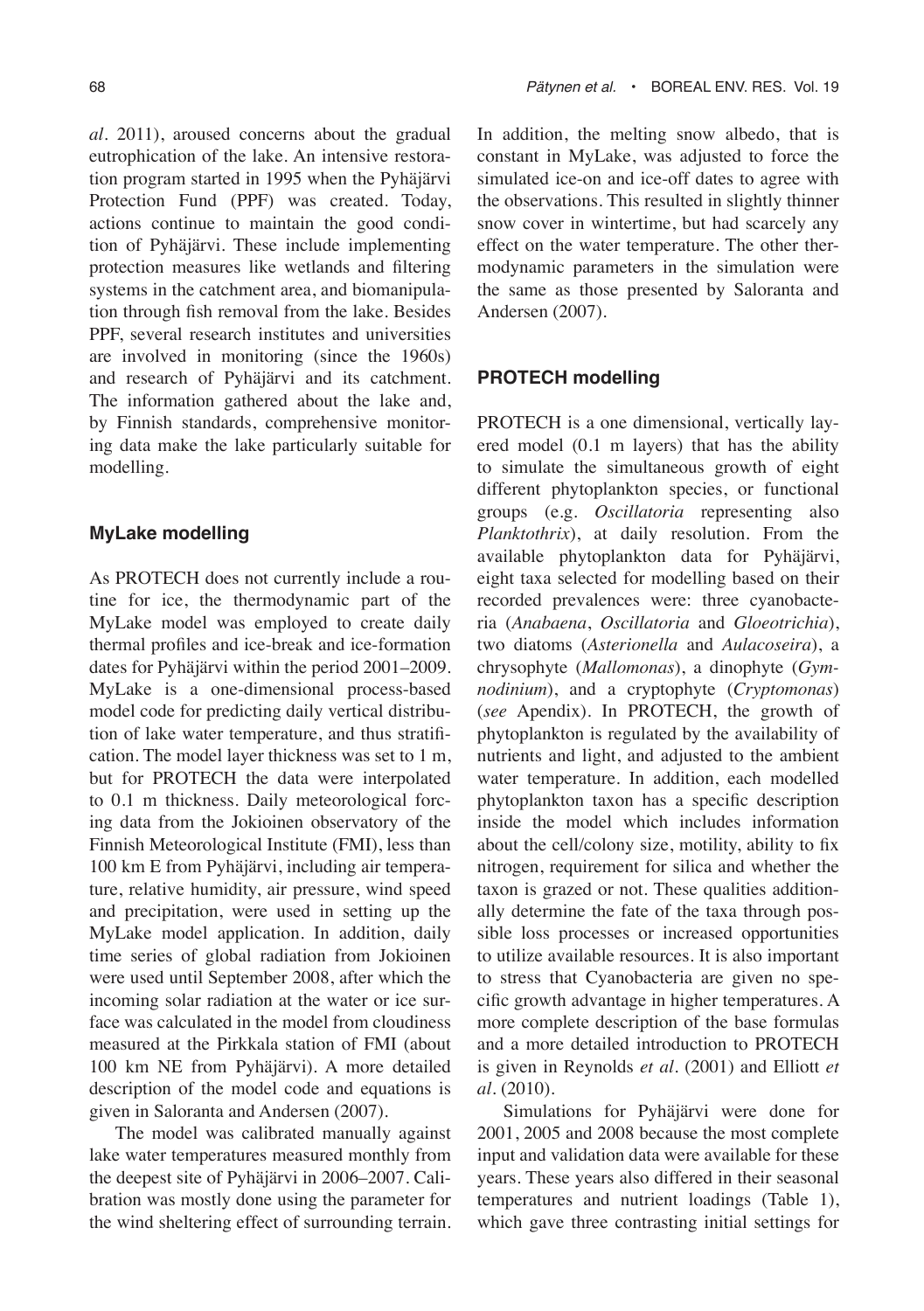the models when exploring the development of phytoplankton growth in the lake during the year. The main inflow rivers, Yläneenjoki and Pyhäjoki cover 68% of the drainage area and are frequently monitored: discharge daily,  $PO<sub>4</sub>-P$ and  $NO<sub>3</sub>$ -N concentrations weekly in summer and about once per month in winter (HERTTA database of Finnish Environmental Administration). Daily discharge values from the outflow river, Eurajoki, are also available. PROTECH runs require daily figures for every variable, so missing nutrient concentrations were linearly interpolated. Silica concentrations are measured only once or twice per year, so for the modelling these were fixed at the average value (ca. 12  $mg$  l<sup>-1</sup>). This was considered adequate as measured silica concentrations in the lake have been consistently high (average of eight spring samples 2002–2009 from 15 meters, 2.9 mg l–1), and hence silica is probably not a growth-limiting nutrient for phytoplankton in Pyhäjärvi. As the monitoring sites in Yläneenjoki and Pyhäjoki do not represent the whole drainage area, discharges from the rivers Yläneenjoki and Pyhäjoki were multiplied by coefficients (1.2 and 1.06 respectively) taken from a loading study by Malve *et al*. (1994), that would add the impact of the rest of the drainage area to the nutrient loading. This addition was separated to represent a third

inflow. The meteorological variables required for PROTECH simulations (wind speed, cloud cover, air temperature and air humidity) were obtained from the Jokioinen observatory (FMI). Occasional missing values were either interpolated, or values from other nearby observatories were used if regression correspondence between the locations had been shown at other times.

Model validation used the approximately fortnightly measured chlorophyll-*a* concentrations (HERTTA) and phytoplankton counts from May to October. The total chlorophyll-*a* concentration was divided among different phytoplankton groups based on their fresh weight biomass proportions  $(g m^{-3})$  in the sample. PRO-TECH outputs were expressed as total, cyanobacterial and diatom chlorophyll concentrations, representing the upper 5 metres of the lake water column. Visual comparison and regression analysis were used to achieve the best congruity between measured and PROTECH output results. In the calibration process, the composition of the phytoplankton community, proportion of different species at the beginning and the base chlorophyll-*a* level (input from inflow etc.) in different seasons was slightly tuned. This means that we gave the model the composition of the starting population, and expected the model otherwise to work through the rest of the

**Table 1**. Soluble reactive phosphorus (SRP) and nitrate-nitrogen (NO<sub>3</sub>-N) loadings in 2001, 2005 and 2008, average water temperatures, ice break dates and duration of ice free period for Pyhäjärvi. Change in water temperature (ΔT) according to climate scenario A1B for years 2040–2069 (S1) and 2070–2099 (S2) and new ice break dates are also given beside the original (orig) values. Note that to be more comparable, all temperature and ice values are from model results.

|                                |               | 2001                   |                          |               | 2005                   |                          |               | 2008                    |                         |
|--------------------------------|---------------|------------------------|--------------------------|---------------|------------------------|--------------------------|---------------|-------------------------|-------------------------|
| SRP load (kg)                  | 2772          |                        |                          | 2674          |                        |                          | 3388          |                         |                         |
| $NO3-N$ load (kg)              | 103 089       |                        |                          | 184 994       |                        |                          | 231 864       |                         |                         |
| Mean water $T$ ( $^{\circ}$ C) | orig          | $\Delta T_{\rm st}$    | $\Delta T_{\text{S2}}$   | orig          | $\Delta T_{\rm st}$    | $\Delta T_{\rm s2}$      | orig          | $\Delta T_{\rm st}$     | $\Delta T_{\rm s2}$     |
| whole year                     | 7.5           | $+1.0$                 | $+1.7$                   | 8.0           | $+0.5$                 | $+1.1$                   | 7.2           | $+0.8$                  | $+1.4$                  |
| April                          | 0.6           | $+3.2$                 | $+5.1$                   | 2.5           | $+1.9$                 | $+3.8$                   | 1.8           | $+0.0$                  | $+1.1$                  |
| May                            | 8.7           | $+2.5$                 | $+3.4$                   | 9.8           | $+1.6$                 | $+2.5$                   | 8.6           | $+0.4$                  | $+1.8$                  |
| June                           | 14.4          | $+3.2$                 | $+3.9$                   | 15.7          | $+2.0$                 | $+2.7$                   | 14.3          | $+1.6$                  | $+2.4$                  |
| July                           | 20.5          | $+0.1$                 | $+0.8$                   | 20.5          | $+1.1$                 | $+1.8$                   | 17.2          | $+2.2$                  | $+3.0$                  |
| August                         | 18.8          | $+0.8$                 | $+1.5$                   | 18.5          | $+1.2$                 | $+1.9$                   | 17.6          | $+1.9$                  | $+2.6$                  |
| September                      | 14.7          | $-0.2$                 | $+0.6$                   | 12.6          | $+0.2$                 | $+1.0$                   | 12.1          | $+2.4$                  | $+3.2$                  |
| Ice break date                 | orig<br>27.IV | S <sub>1</sub><br>8.1V | S <sub>2</sub><br>20.III | orig<br>18.1V | S <sub>1</sub><br>7.1V | S <sub>2</sub><br>10.111 | orig<br>24.IV | S <sub>1</sub><br>24.IV | S <sub>2</sub><br>15.1V |
| Ice free period (days)         | 229           | 259                    | 315                      | 235           | 278                    | 308                      | 248           | 249                     | 262                     |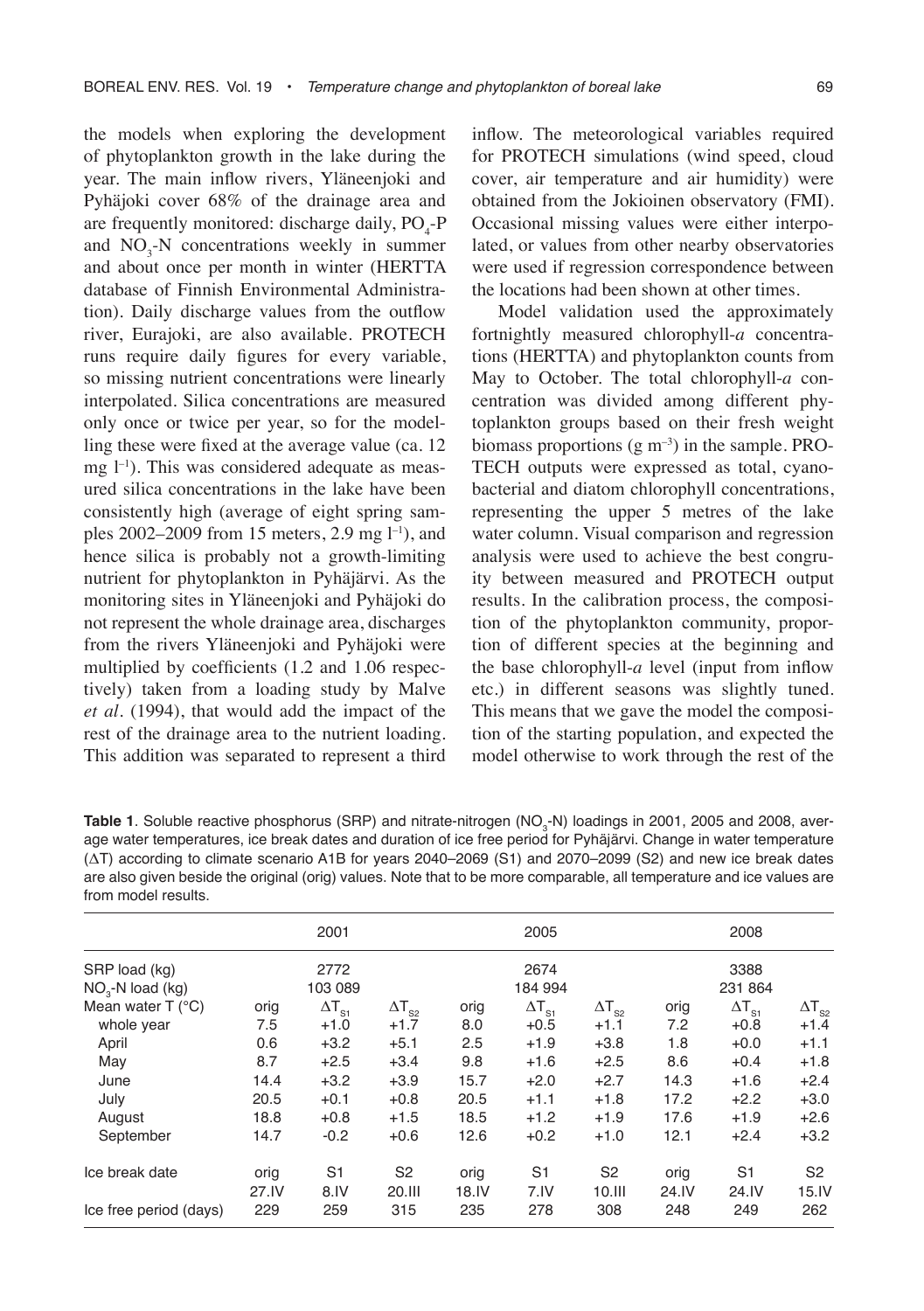year itself without parameterisation or changes in the base formulas or assumptions about the properties of different species. Also the nutrient levels measured from the lake at the beginning of the year were entered in the model to initialize the simulation. When calibrating the model, it became evident that the phosphorus entering from inflows was insufficient to maintain phytoplankton growth after the spring peak, even if the amounts were artificially doubled. The grazing function of PROTECH already assumes that all chlorophyll *a* that is consumed is returned to the water as nutrients (zooplankton exretion is shown to be very important in the phosphorus cycling of Pyhäjärvi, Helminen and Sarvala 1997), in the same ratio as it is supposed to be anabolised: 8.2 g nitrogen:1.2 g phosphorus:1 g chlorophyll (Reynolds *et al*. 2001). Therefore, an internal nutrient loading from sediments was added to the model by slightly increasing the in-lake phosphorus concentration (by 0.08–0.2  $\mu$ g l<sup>-1</sup>) for some period during late summer. In fact, the existence of an internal loading in Pyhäjärvi has previously been calculated from mass balance equations (Ekholm *et al*. 1997, Nürnberg *et al.* 2012) and demonstrated in laboratory experiments (Lehtoranta and Gran 2002), and elevated phosphorus concentrations near the bottom were also evident in the monitoring data. Therefore the incorporation of a simple internal loading factor in the PROTECH modelling was considered justified.

### **Changes in temperature and wind**

After PROTECH had been calibrated according to the conditions of the three selected study years, the effect of altered air temperature on the conditions represented by each year was in turn examined by creating new thermal profiles with MyLake while retaining the original values for that year of the other model parameters. The higher daily air temperatures applied were the averages from estimations of 19 global models (sub group of the 23 models used in the IPCC (2007) fourth assessment report) with emission scenario A1B (FMI). As compared with other possible scenarios, the A1B leads to estimated temperatures running in between

the two extremes. First, we took an average for each day from the period 2040–2069, and then from 2070–2099 and used those as new daily temperatures for one year. We also wanted to take into account one possible indirect effect of higher temperatures, a change in windiness. According to some estimations by the FMI, the windiness in southwestern Finland could increase by as much as 2%–4% by the end of the century, mostly during the windiest period in September–April (Finnish Wind Atlas, http:// www.tuuliatlas.fi). Wind-induced changes to the mixing and water column stability of Pyhäjärvi could have significant impact on the phytoplankton community. Therefore, after first making the simulations with higher air temperatures alone, the values for wind speed were also changed. The original wind data were modified by adding first 2% then 4% to the values, which would be an extreme change but provides a test of whether wind should be taken into account as a potential impacting factor in this lake.

## **Results**

With very little calibration the MyLake model simulated the measured seasonal lake water temperature changes very well (Fig. 1), indicating that the model outputs provided appropriate thermal input for PROTECH. PROTECH outputs also matched the measured phytoplankton values well (Fig. 2). For cyanobacteria, the regression *r*<sup>2</sup> values between measured and output values were high for each study year, and with two exceptions this was also true for the total chlorophyll *a* and diatoms (Table 2). The most problematic year for the calibration was 2001, when the lack of concordance between the modelled and measured autumn diatom growth weakened the  $r^2$  value. The same was true for total chlorophyll *a* in 2005, when the high measured value at the beginning of November was not reflected in the model simulation. When these outliers were excluded from the regression, the  $r^2$  values improved appreciably (Table 2), which indicated good model performance at other times of the year. Overall, and given the sensitivity of regression to any temporal mismatch between PROTECH outputs *vs*. observation, the model performed satisfactorily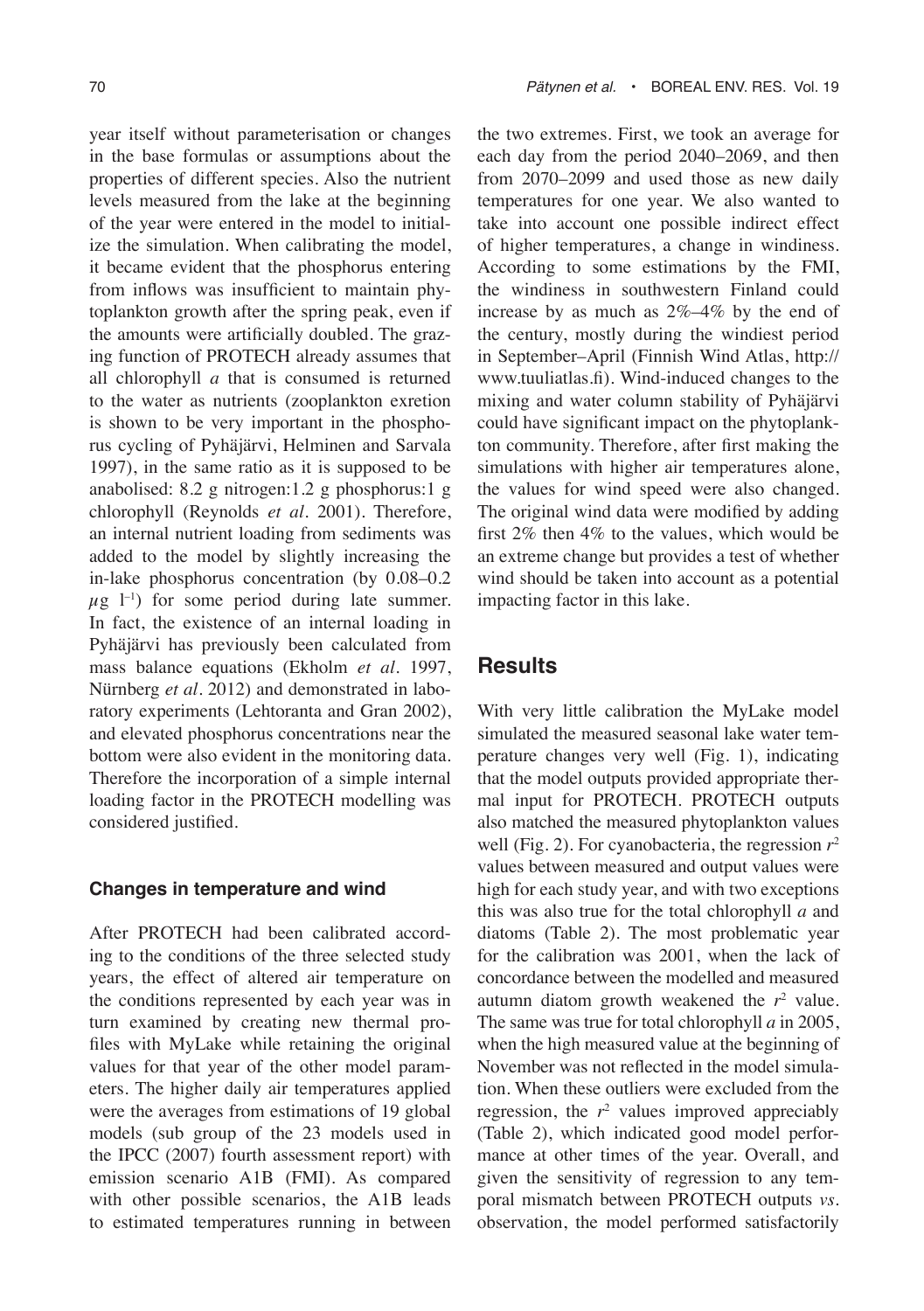

**Fig. 1**. Measured (crosses)<br>and MyLake-simulated MyLake-simulated (line) temperatures at different water depths for Pyhäjärvi. Years 2006 and 2007 were used for calibration of the model.



**Fig. 2**. Measured (crosses) and PROTECH-simulated (solid line) chlorophyll-*a* concentrations for Pyhäjärvi in 2001, 2005 and 2008.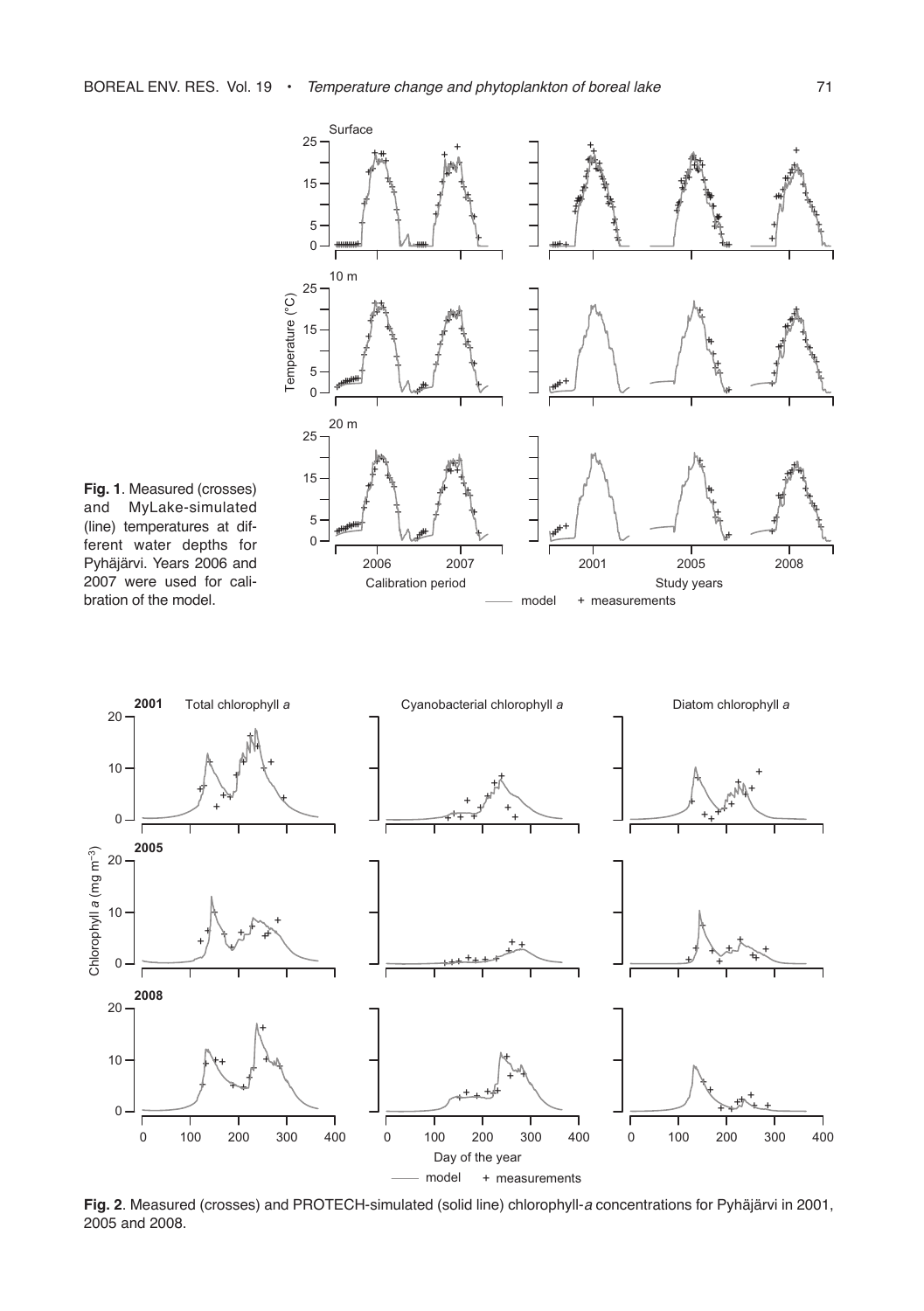

**Fig. 3**. Total chlorophyll-*a* concentrations (mg  $m^{-3}$ ) and its proportions for different phytoplankton groups simulated with PROTECH. Left-hand-side column: plots with the original data for 2001, 2005 and 2008; middle column: plots for the respective years with the A1B scenario of higher 2040–2069 temperatures applied; right-hand-side column: plots for the respective years with the A1B scenario of even higher 2070–2099 temperatures applied.

at simulating the observed succession of the phytoplankton community.

With the application of the climate change scenarios, there was a clear rise in the lake water temperatures with higher air temperatures (Table 1), which changed the phytoplankton community (Fig. 3). However, a change in windiness had no effect either on the mixing of the Pyhäjärvi water column (poorest regres $sion y = 0.99x + 0.61, r^2 = 0.99$  between mixing during original windiness and increased windiness, in 2005), or on the phytoplankton community. Regardless of the slightly different starting points between the study years, the impact of a temperature rise was always similar, with increased cyanobacterial growth (mostly *Oscillatoria*), especially in summer (sign test: *n* = 92,  $p < 0.001$ ; Figs. 3 and 4). The growth also increased significantly in spring for 2001 (sign test:  $n = 92$ ,  $p < 0.001$  and in autumn for 2001 and 2005  $(n = 91, p < 0.001)$ , whereas in autumn for 2008 there was a clear drop in cyanobacterial growth with higher temperatures (Fig. 4) because, according to PROTECH outputs, phosphorus became limiting. Decreased diatom growth was noticeable with the higher 2070–2099 temperature rise throughout 2001 and in summer and autumn for 2005 and 2008 (sign test:  $n_{\text{summer}} = 92$ ,  $n_{\text{autumn}} = 91$ ,  $p < 0.001$ ). A drop in diatom abundance occurred with 2040– 2069 temperatures during summer for 2001 and autumn for 2001 and 2008 (sign test:  $n_{\text{summer}} =$ 92,  $n_{\text{autumn}} = 91$ ,  $p < 0.001$ ). However, this shift between different phytoplankton groups produced little change in the total chlorophyll-*a* levels, as the decreased diatom growth was offset

**Table 2**. Coefficients of determination  $r^2$  for the regression between measured chlorophyll *a* and PROTECH outputs. In parentheses are the values for regressions excluding one most extreme difference between measured and modelled values in late autumn. \* *p* < 0.05, \*\* *p* < 0.01, \*\*\* *p* < 0.001.

|                     | 2001       | 2005             | 2008     |
|---------------------|------------|------------------|----------|
| Total chlorophyll a | $0.71***$  | $0.14(0.51^{*})$ | $0.66**$ |
| Cyanobacteria       | $0.60**$   | $0.87***$        | $0.77**$ |
| Diatoms             | 0.02(0.33) | $0.79**$         | $0.81**$ |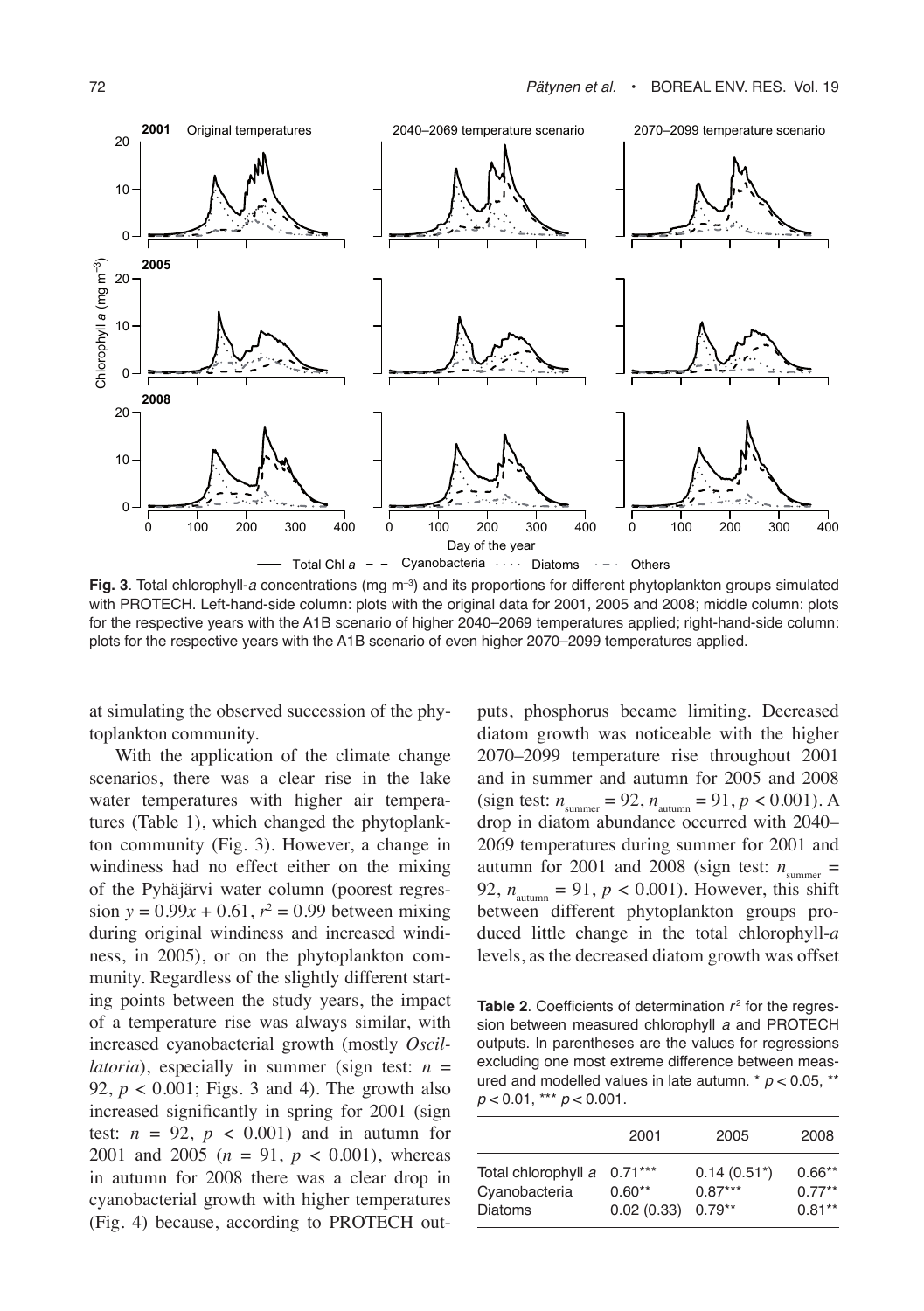

**Fig. 4**. PROTECH-simulated seasonal means for total chlorophyll *a* (1), cyanobacteria (2) and diatoms (3). White bars (Orig) are with original data, light-grey bars (Scen 1) with A1B scenario temperatures for years 2040–2069, and dark-grey bars (Scen 2) with A1B scenario temperatures for years 2070–2099.

by the increased cyanobacterial growth. Besides phosphorus limitation, PROTECH showed some higher values for grazing after the diatom spring peak at higher temperatures for 2005 and 2008 (Fig. 5) that could partly account for the disappearance of non-cyanobacterial taxa (cyanobacteria are classified as inedible in PROTECH) and the decline in total chlorophyll *a*. The clear drop in the grazing with higher temperatures in 2001 is a bottom-up effect resulting from the lack of suitable edible phytoplankton taxa as food. In the 2070–2099 higher temperature scenario, which can be considered the worst-case scenario of our study, the average proportion of cyanobacteria in the summer total chlorophyll *a* was ca. 30% for 2005 and ca. 60% for 2001 and 2008 (Fig. 4), the



**Fig. 5**. PROTECH-simulated grazing pressure in original situation (Orig), with A1B scenario temperatures for years 2040–2069 (Scen 1) and with A1B scenario temperatures for years 2070–2099 (Scen 2).

original proportions being ca. 10% in 2005, ca. 30% in 2001, and ca. 50% in 2008.

The ice-break dates obtained from the MyLake outputs advanced with higher air temperatures (Table 1). The ice-free period also lasted longer in autumn (Table 1), with ice formation usually delayed until January the following year. However, except for 2005, the earlier ice break had no clear effect on the timing of the diatom spring bloom. Even for 2005 the time of the highest peak did not move, but the growth preceding it advanced by about four days with 2040–2069 temperatures and by about eight days with 2070–2099 temperatures. There was, of course, some rise in the total chlorophyll *a* concentration after earlier ice break for 2001 and 2008, but this was due to a slight increase in the growth of many taxa and the "early start" quite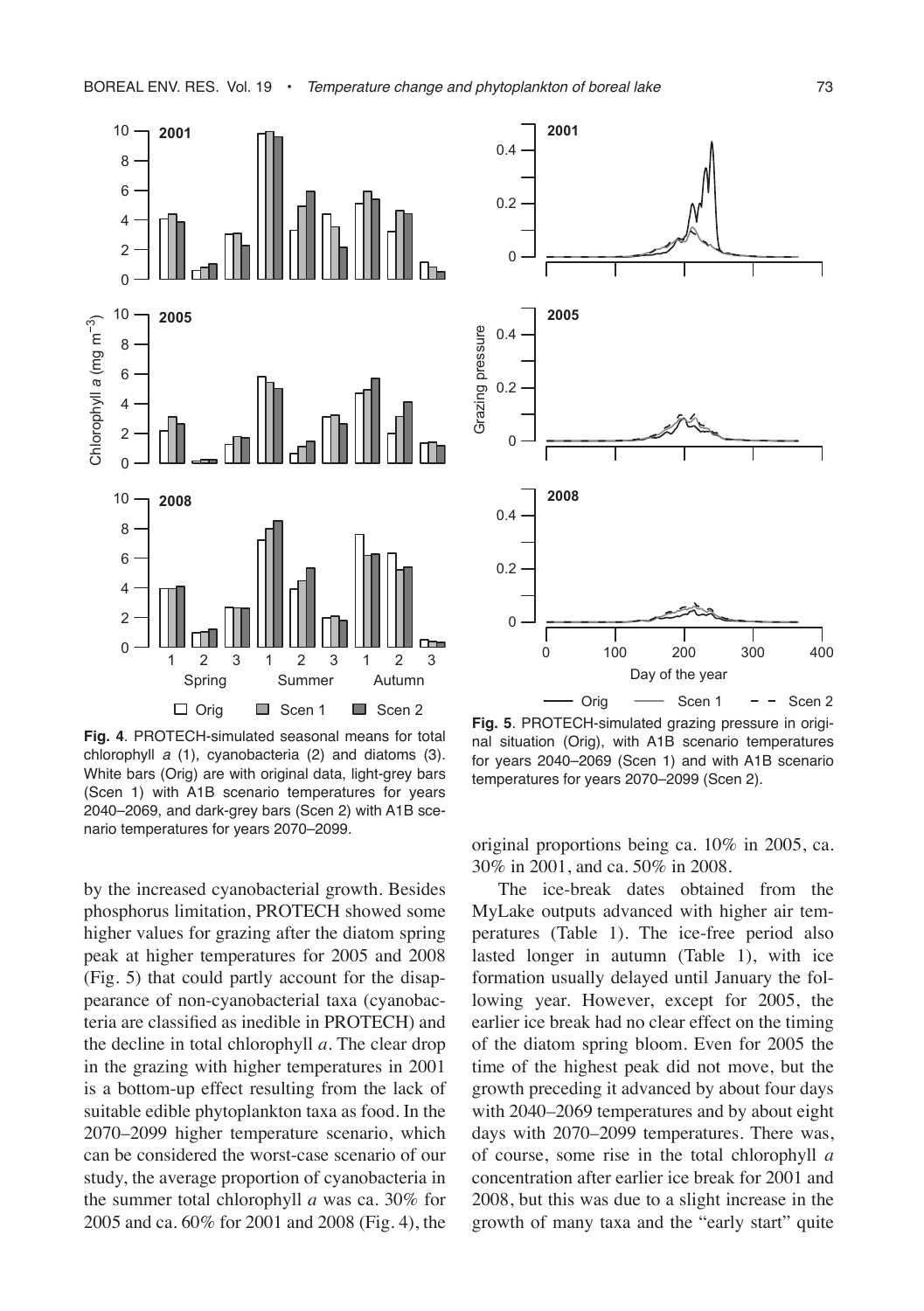quickly returned to fall in line with the original concentrations.

## **Discussion**

PROTECH simulated well the growth of different phytoplankton groups in Pyhäjärvi, although exactly the same taxa were retained in the model each year, and the model calibration was done solely by slightly tuning the initial proportions of different species and the base chlorophyll-*a* levels as described in the methods. Using outputs from MyLake for daily thermal profiles and for dates of ice break and formation as inputs to PROTECH worked well and enhanced the description of these physical processes for Pyhäjärvi. A similar model connection was applied previously between PROTECH and PROBE for modelling Lake Erken, Sweden (Elliott *et al*. 2007).

However, PROTECH had some problems simulating growth peaks in early spring and late autumn. One reason could be that the eight selected taxa did not adequately represent the actual species growing at those times. Unfortunately no phytoplankton count data from Pyhäjärvi for validation exist outside the May– October period, which makes deeper evaluation of PROTECH's performance for the colder and darker periods impossible within this study. This would be an important future development, because better understanding is needed of the causes for occasional under-ice cyanobacterial blooms in some boreal lakes, for example as reported from the Lake Pien-Saimaa area, SE Finland in 2009 (Kauppi and Saukkonen 2010).

These problems may relate to the unchanged diatom spring bloom timing in the model results. Although the ice breaks advanced by little over one month with the highest temperature scenarios for 2070–2099, there was only a slight change in the diatom spring bloom timing when higher temperatures were applied to 2005 conditions. In their study of Lake Mälaren, Sweden, with the PROTECH-based model PROTBAS, Markensten and Pierson (2007) also found a later start of phytoplankton growth after ice break in the modelled results than in reality. They concluded that phytoplankton growth was

possibly limited in the model by light and/or temperature, given that the nutrient levels in the early spring were high and grazing pressure low. In our study, the temperature in Pyhäjärvi was rising, but quite slowly, as it took 10–20 days after ice break (2070–2099) to reach ca.  $4.0 \text{ °C}$ . That temperature is equivalent to the one Eloranta (1980) measured in a pond in central Finland warmed by power station cooling waters, in which chlorophyll-*a* concentrations as high as  $20$  mg  $m^{-3}$  were measured already in February, directly after the short ice-cover period. Hence, his finding also contrasts with the idea that phytoplankton growth would be severely light-limited in early spring if the lake is ice free. However, Huber and Adrian (2008) observed a "delayed" spring bloom after ice break in some years in Müggelsee, a lake in Germany, and suggested that lower phosphorus availability in eutrophic conditions in some years as compared with that in hypertrophic conditions in other years can counteract any warming effect. Despite mesotrophic Pyhäjärvi being at a higher latitude, these kinds of interactions may take place under altered conditions, even if just one factor is changed.

Nevertheless, good simulations for the openwater growing season are often sufficient for addressing the most high profile cyanobacteria-induced problems in lakes. The years we selected to provide the starting conditions for the modelling carried out in this study exhibited contrasting weather conditions that were reflected by differences in the original phytoplankton community compositions, but despite these differences the predicted rise in temperature always created a clear pattern of increased cyanobacterial growth. Thus, we can be sure that the starting point makes no fundamental difference to the main concern about harmful cyanobacterial concentrations in Pyhäjärvi. Furthermore, the simulated results for the three different years did not differ dramatically from the original 2008 observations. The year 2008 appears to be a useful point of reference, because in that year the proportion of cyanobacteria was originally high and the phytoplankton community did not change markedly with the seasonally increasing temperature. The weather conditions for 2008 reveal an unusually warm spring and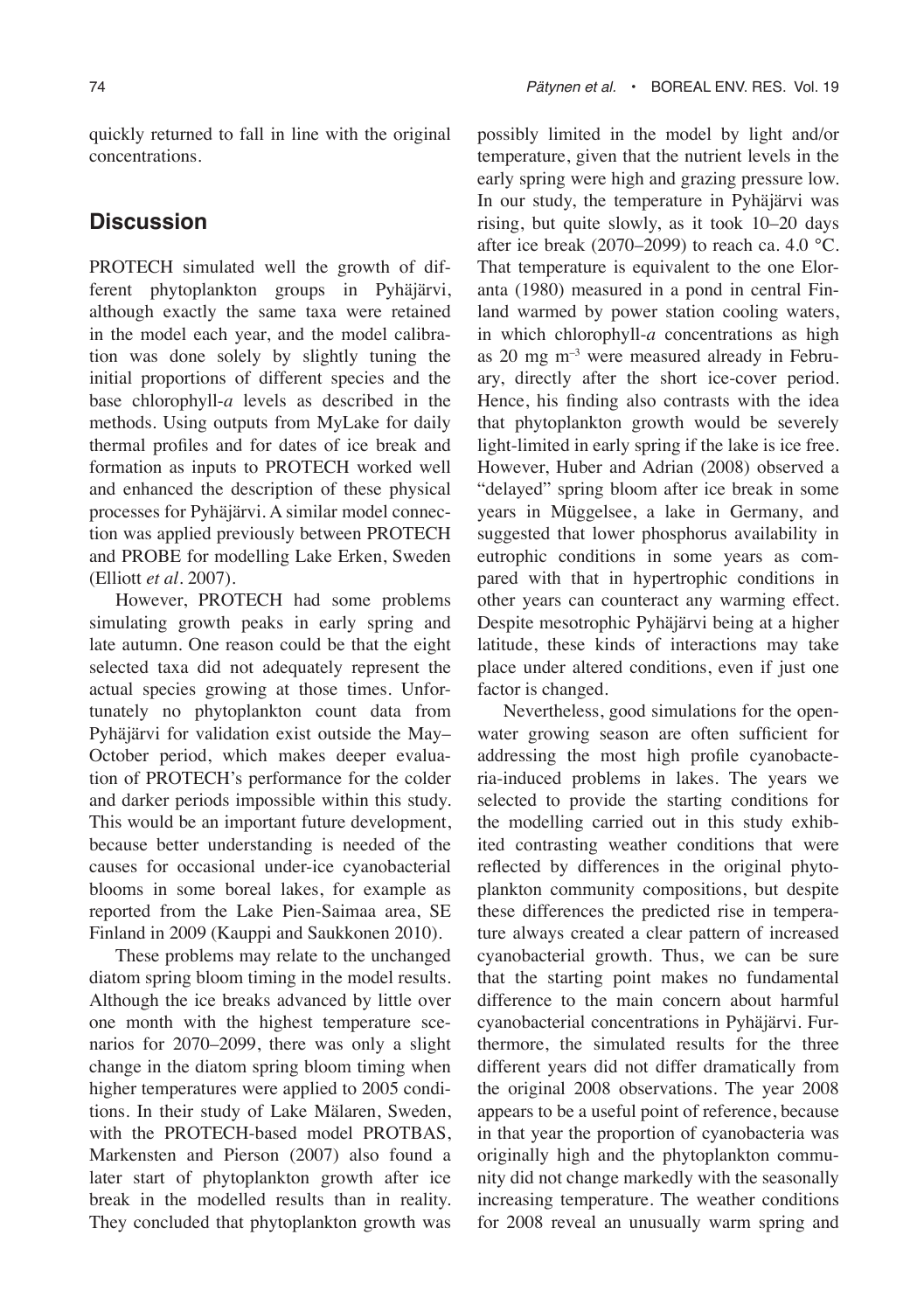early summer, while the preceding winter had been mild and the ice-cover period on Pyhäjärvi was exceptionally short at only 55 days (mean duration in 1958–2009 141 days, Ventelä *et al*. 2011). Hence, 2008 shows a striking congruity to weather conditions expected more frequently on average under future climate scenarios. It is therefore striking that under 2008 conditions the phytoplankton counts from July showed high abundance of a species normally rare in the lake, the potentially toxic cyanobacterium *Planktothrix agardhii*. In PROTECH, the taxon *Oscillatoria* also represents *Planktothrix*, so the model outputs suggest that nuisance cyanobacterial blooms may indeed be expected to occur more frequently in the future.

Our model outputs showed no changes in lake stratification due to higher temperatures or increased windiness, because Pyhäjärvi is very easily mixed due to the lack of wind shelter. Therefore, a rise in temperature alone, and in some cases even quite a mild increase (scenario for years 2040–2069, Table 1), can offer a significant advantage for cyanobacteria. This is consistent with previous measured (Jöhnk *et al*. 2008) and modelled (Elliott *et al*. 2006, Malve *et al.* 2007) stronger cyanobacterial growth at higher temperatures. In addition, stronger growth did not require any nutrient addition. Instead, when the nutrient resources become limited, the proportion of cyanobacteria increased at the expense of other taxa, and there were only minor changes in the total phytoplankton biomass (expressed as chlorophyll *a*). A similar rise in the proportion of cyanobacteria in the phytoplankton community, regardless of weak effects of climatic conditions on total phytoplankton biomass, has been reported in other studies (e.g. Kosten *et al*. 2012). Furthermore, some modelling studies (Mooij *et al.* 2007, Trolle *et al.* 2011) have shown that warming will actually decrease critical nutrient loads from present values, thus possibly shifting mesotrophic lakes nearer the boundary to eutrophic. Thus, it is important to take into account the likely temperature change as a significant stressor for lake ecosystems when planning management actions and evaluating their effectiveness. Also, predictions for total chlorophyll *a* alone may not be sufficient; if a principal concern is with cyanobacteria, their response needs to be modelled separately.

The model simulations suggest that warming poses a similar risk of higher cyanobacteria abundances in summer for boreal lakes as for the more widely studied temperate lakes. If in addition to this general result we aim for more detailed or even multiyear modelling of boreal lakes and their ecosystems in the future, the true reason for the unchanging spring bloom timing and the weak predictability of spring and autumn growth require further study. Phytoplankton time series from winter ice-covered central European lakes show that mild winters and shorter ice cover can benefit Oscillatoriales (Shatwell *et al*. 2008). After early ice break the water may be too cold for zooplankton growth, offering a longer unrestricted growing period for the early spring phytoplankton, which can have an impact on the nutrient availability in the summer. In addition, the uncoupling of phytoplankton and zooplankton peaks and possible decrease of the zooplankton population can eventually affect the higher trophic levels (Adrian *et al.* 1999, Straile 2000, Shatwell *et al.* 2008). Because the mean ice cover period for Pyhäjärvi (141 days) and other boreal lakes is clearly longer than, for instance, for Müggelsee (*see* Adrian *et al.* 1999), and because in boreal areas a mild winter and short ice cover actually leads to very cool lake water (Keller 2007), these changes in different trophic levels can be more drastic.

Ice and snow normally create an efficient barrier for nutrient runoff and light penetration during the winter, and the loss of these due to warming can create further considerable changes in the physical and chemical properties of boreal aquatic environments (George 2010). Change in DOC concentration, which gives many boreal lakes their strong brown colouration, is an additional issue (*see* Keller 2007, Jennings *et al.* 2010). Thus impacts of climate warming on catchment conditions are expected to be important for in-lake processes. Arguably, even greater future focus should be put on the nutrient loading issues (external and internal) because if climate change proceeds towards warmer scenarios, it will not be possible to prevent lake temperatures rising. Hence the only measure to counter the contribution of rising temperature to undesirable water quality symptoms will be to further lower the in-lake nutrient concentrations. The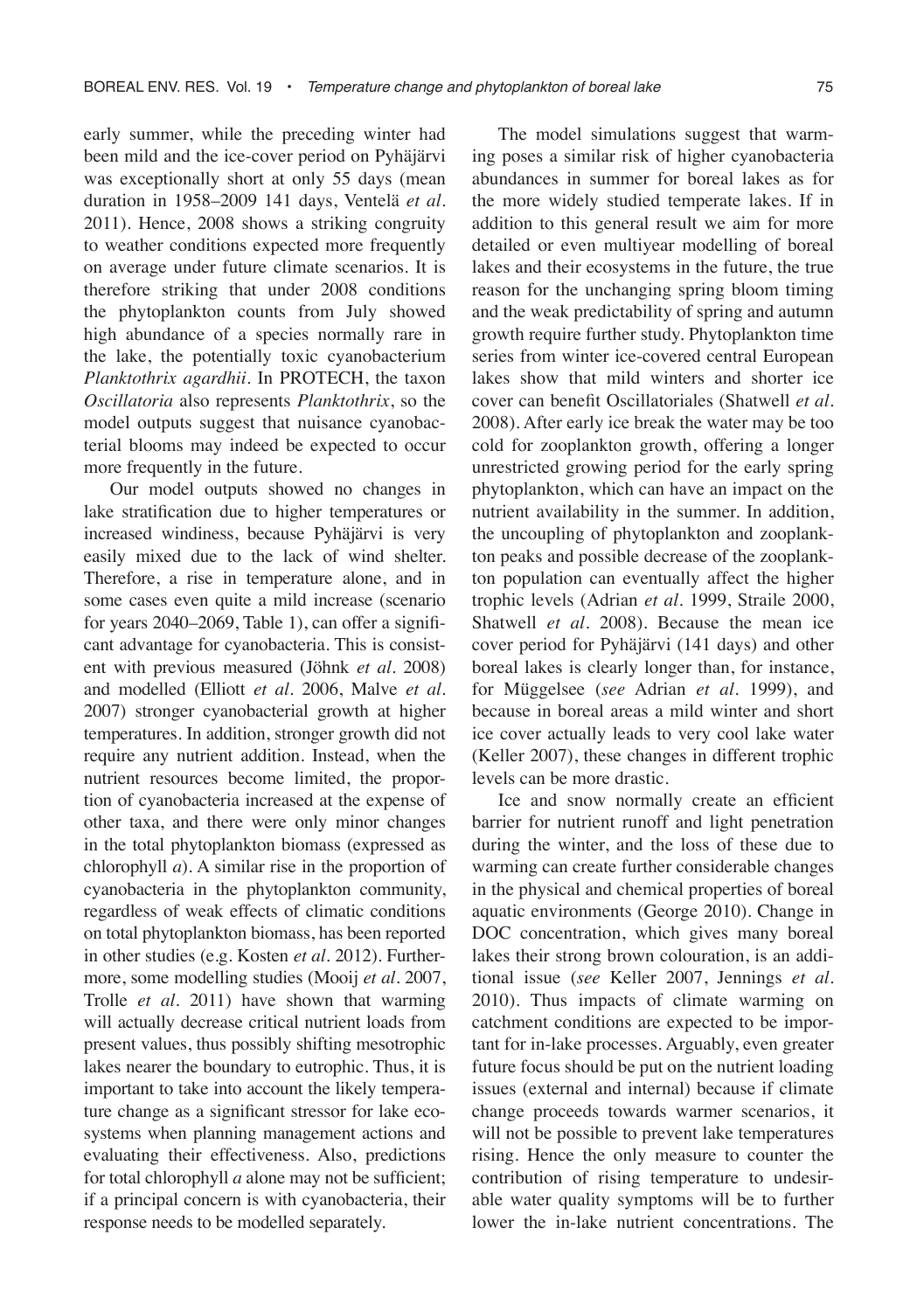PROTECH modelling provided an unexpected but valuable demonstration of the importance of internal loading for the phytoplankton of Pyhäjärvi. Consistent with this, recent analyses of long-term phosphorus balance in Pyhäjärvi also indicate a high and increasing level of internal load (average about 60% of the external load, Nürnberg *et al.* 2012). As described, we needed to incorporate an internal phosphorus loading factor into PROTECH to obtain realistic phytoplankton growth in the summer. Our method was simple, and the adjustment covered only that period when the results showed a real lack of phosphorus. If, as is likely, more phosphorus is being released from the sediments at other times as well, it could further boost phytoplankton growth. Moreover, the evident internal nutrient loading from the sediment could be expected to increase at warmer temperatures (Jensen and Andersen 1992, Nürnberg *et al.* 2012), while the influence of fish (Tarvainen *et al*. 2010) on phosphorus cycling in the lake further compromises evaluations of nutrient issues based only on changes in external load. The model outputs thus highlight an important issue, and support the recent strategy of the Pyhäjärvi Protection Fund in which measures to combat external nutrient loading are accompanied by simultaneous attempts to reduce the internal loading.

Large, polymictic and mesotrophic Pyhäjärvi represents just part of the wide variation of high latitude lake types. Further modelling for different lakes, besides with better observation data, is required to highlight the most important potential different responses to warming, especially for lakes in even colder areas. For more oligotrophic lakes, the warming alone may not produce such distinct problems (Brookes and Carey 2011), but these could provide an opportunity to study the interaction between higher temperature and increased nutrient loading, without the uncertainties derived from internal loading. Moreover, oligotrophic lakes are the most valued water bodies for drinking water supply and recreational use, so all potential risks should be evaluated. Especially, modelling studies are needed for representatives of the many boreal lakes which exhibit summer stratification and stronger brown water colour, in which responses may be different. For example, our

model results gave some suggestions of light limitation of phytoplankton growth (*see* also Markensten and Pierson 2007), which could be important for coloured high latitude lakes. Even if by the end of the century the Finnish climate might approach that in central Europe at present, the light climate will still be different given the more pronounced seasonality of solar radiation and the brown water colour of most boreal lakes. Unfortunately, the lack of detailed year-round and long-term monitoring data for such boreal lakes, is an obstacle to further modelling studies of these lakes.

*Acknowledgements*: Anita Pätynen was funded by the Maj and Tor Nessling foundation and the VALUE doctoral school. The Pyhäjärvi Institute together with University of Turku kindly made available phytoplankton data from Pyhäjärvi. In 2001 and 2008 the phytoplankton sampling and analysis were funded by Pyhäjärvi Protection Fund and in 2005 by the EU development program for fisheries (KOR).

## **References**

- Adrian R., Norbert W., Hintze T., Hoeg S. & Rusche R. 1999. Effects of ice duration on plankton succession during spring in a shallow polymictic lake. *Freshwater Biology* 41: 621–632.
- Arvola L. & Rask M. 1984. Relations between phytoplankton and environmental factors in a small, spring-meromictic lake in southern Finland. *Aqua Fennica* 14: 129–138.
- Brookes J.D. & Carey C.C. 2011. Resilience to blooms. *Science* 334: 46–47.
- Codd G.A., Morrison L.F. & Metcalf J.S. 2005. Cyanobacterial toxins: risk management for health protection. *Toxicology and Applied Pharmacology* 203: 264–272.
- Ekholm P., Malve O. & Kirkkala T. 1997. Internal and external loading as regulators of nutrient concentrations in the agriculturally loaded Lake Pyhäjärvi (southwest Finland). *Hydrobiologia* 345: 3–14.
- Elliott J.A., Irish A.E. & Reynolds C.S. 2010. Modelling phytoplankton dynamics in fresh waters: affirmation of the PROTECH approach to simulation. *Freshwater Reviews* 3: 75–96.
- Elliott J.A., Jones I.D. & Thackeray S.J. 2006. Testing the sensitivity of phytoplankton communities to changes in water temperature and nutrient load, in a temperate lake. *Hydrobiologia* 559: 401–411.
- Elliott J.A., Persson I., Thackeray S.J. & Blenckner T. 2007. Phytoplankton modelling of lake Erken, Sweden by linking the models PROBE and PROTECH. *Ecological Modelling* 202: 421–426.
- Eloranta P. 1980. Winter phytoplankton in a pond warmed by a thermal power station. *Annales Botanici Fennici* 17: 264–275.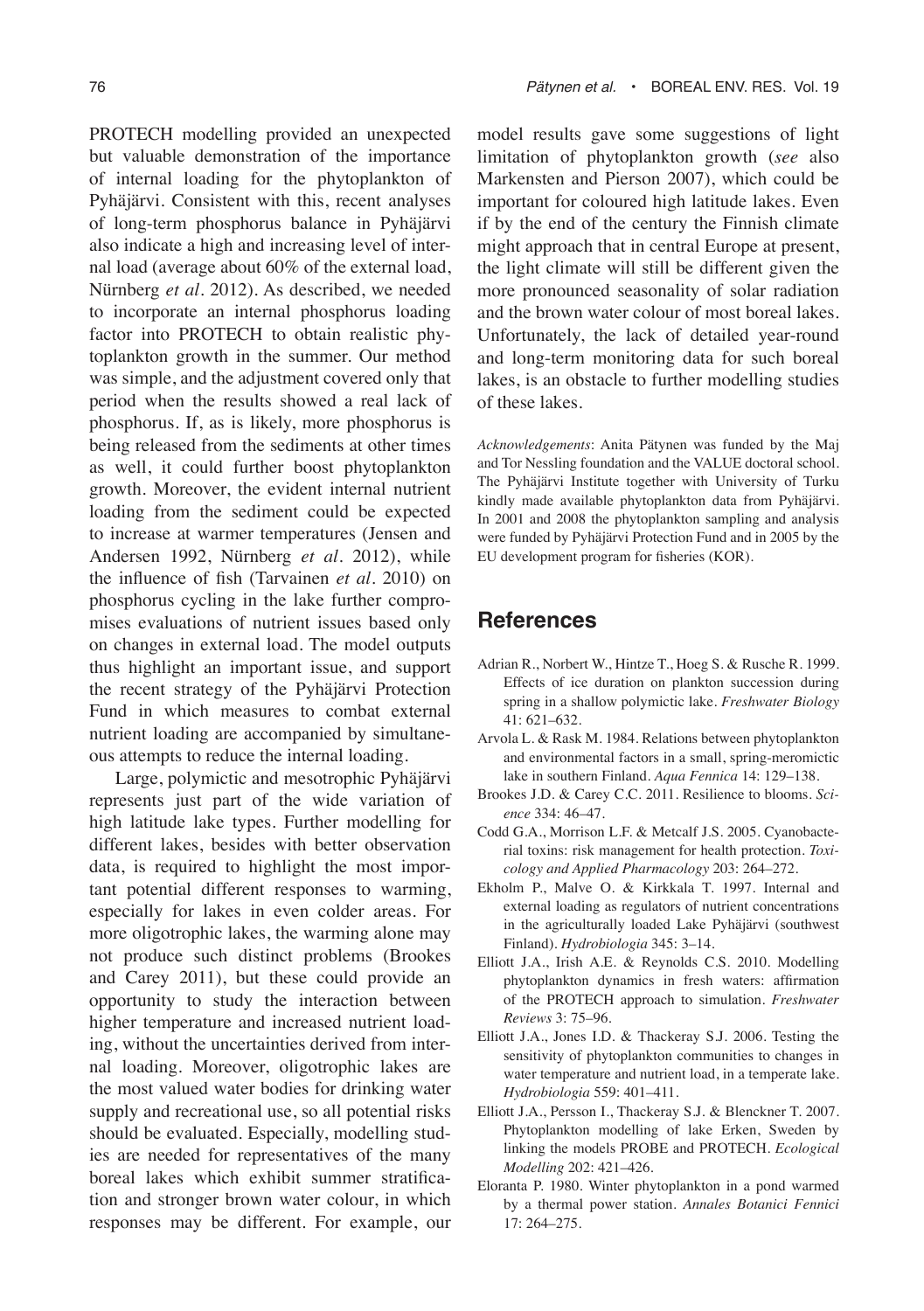- Gerten D. & Adrian R. 2000. Climate-driven changes in spring plankton dynamics and the sensitivity of shallow polymictic lakes to the North Atlantic Oscillation. *Limnology and Oceanography* 45: 1058–1066.
- George G. 2010. *The impact of climate change on European lakes*. Springer, Dordrecht.
- Heino J., Virkkala R. & Toivonen H. 2009. Climate change and freshwater biodiversity: detected patterns, future trends and adaptations in northern regions. *Biological Reviews* 84: 39–54.
- Helminen H. & Sarvala J. 1997. Responses of Lake Pyhäjärvi (SW Finland) to variable recruitment of the major planktivorous fish, vendace (Coregonus albula). *Canadian Journal of Fisheries and Aquatic Sciences* 54: 32–40.
- Huber V. & Adrian R. 2008. Phytoplankton response to climate warming modified by trophic state. *Limnology and Oceanography* 53: 1–13.
- IPCC 2007. *Synthesis report. Contribution of working groups I, II and III to the fourth assessment report of the intergovernmental panel on climate change*. IPCC, Geneva, Switzerland.
- Jennings E., Järvinen M., Allott N., Arvola L., Moore K., Naden P., Aonghusa C.N., Nõges T. & Weyhenmeyer G.A. 2010. Impacts of climate on the flux of dissolved organic carbon from catchments. In: George G. (ed.), *The impact of climate change on European lakes*, Springer, Dordrecht, pp. 199–252
- Jensen H.S. & Andersen F.O. 1992. Importance of temperature, nitrate, and pH for phosphate release from aerobic sediments of four shallow, eutrophic lakes. *Limnology and Oceanography* 37: 577–589.
- Jöhnk K., Huisman J., Sharples J., Sommeijer B., Visser P.M. & Stroom J.M. 2008. Summer heatwaves promote blooms of harmful cyanobacteria. *Global Change Biology* 14: 495–512.
- Kauppi M. & Saukkonen P. 2012. Pien-Saimaan poikkeuksellinen sinilevien massaesiintymä talvella [Exceptional cyanobacterial mass occurence in south-western Lake Saimaa during winter]. *Reports and studies in Forestry and Natural Sciences* 4: 131–140. [In Finnish with English summary].
- Keller W. 2007. Implications of climate warming for Boreal Shield lakes: a review and synthesis. *Environmental Reviews* 15: 99–112.
- Kosten S., Huszar V.L.M., Bécares E., Costa L.S., Van Donk E., Hansson L.-A., Jeppesen E., Kruk C., Lacerot G., Mazzeo N., De Meester L., Moss B., Lürling M., Nõges T., Romo S. & Scheffer M. 2012. Warmer climates boost cyanobacterial dominance in shallow lakes. *Global Change Biology* 18: 118–126.
- Lehtoranta J. & Gran V. 2002. Sedimentistä veteen vapautuvat ravinteet Säkylän Pyhäjärvellä [Nutrient flux from sediment into water in Lake Säkylän Pyhäjärvi]. *Finnish Environment Institute Mimeographs* 247: 1–31. [In Finnish with English summary].
- Magnuson J.J., Robertson D.M., Benson B.J., Wynne R.H., Livingstone D.M., Arai T., Assel R.A., Barry R.G., Card V., Kuusisto E., Granin N.G., Prowse T.D., Stewart K.M. & Vuglinski V.S. 2000. Historical trends in lake and river ice cover in the northern hemisphere. *Science* 289:

1743–1746.

- Malve O., Ekholm P., Kirkkala T., Huttula T. & Krogerus K. 1994. Säkylän Pyhäjärven ravinnekuormitus ja rehevyystaso. Tarkastelu vuosien 1980–1992 vedenlaatuaineiston sekä virtaus- ja vedenlaatumallien avulla. [Nutrient load and trophic level of Lake Pyhäjärvi (Säkylä). A study based on the water quality data for 1980–1992 using flow and water quality models]. *Publications of National Board of waters and the Environment—Series A* 181: 105 pp. [In Finnish with English summary].
- Malve O., Laine M., Haario H., Kirkkala T. & Sarvala J. 2007 Bayesian modelling of algal mass occurrences — using adaptive MCMC methods with a lake water quality model. *Environmental Modelling and Software* 22: 966–977.
- Markensten H. & Pierson D.C. 2007. Weather driven influences on phytoplankton succession in a shallow lake during contrasting years: Application of PROTBAS. *Ecological Modelling* 207: 128–136.
- Mooij W.M., Janse J.H., De Senerpont Domis L.N., Hülsmann S. & Ibelings B.W. 2007. Predicting the effect of climate change on temperate shallow lakes with the ecosystem model PCLake. *Hydrobiologia* 584: 433–454.
- Nürnberg G.K., Tarvainen M., Ventelä A.-M. & Sarvala, J. 2012. Internal phosphorus load estimation during biomanipulation in a large polymictic and mesotrophic lake. *Inland Waters* 2: 147–162.
- Paerl H.W. & Huisman J. 2008. Blooms like it hot. *Science* 320: 57–58.
- Paerl H.W. & Huisman J. 2009. Climate change: a catalyst for global expansion of harmful cyanobacterial blooms. *Environmental Microbiology Reports* 1: 27–37.
- Paerl H.W. & Paul J.V. 2012 Climate change: Links to global expansion of harmful cyanobacteria. *Water Research* 46: 1349–1363.
- Reynolds C.S. 2006. *Ecology of phytoplankton*. Cambridge University Press, Cambridge.
- Reynolds C.S., Irish A.E. & Elliott J.A. 2001. The ecological basis for simulating phytoplankton responses to environmental change (PROTECH). *Ecological Modelling* 140: 271–291.
- Sala O.E., Chapin F.S.III, Armesto J.J., Berlow E., Bloomfield J., Dirzo R., Huber-Sanwald E., Huenneke L.F., Jackson R.B., Kinzig A., Leemans R., Lodge D.M., Mooney H.A., Oesterheld M, Poff N.L., Sykes M.T., Walker B.H., Walker M. & Wall D.H. 2000. Global biodiversity scenarios for the year 2100. *Science* 287: 1770–1774.
- Saloranta T.M., & Andersen T. 2007. MyLake A multiyear lake simulation model code suitable for uncertainty and sensitivity analysis simulations. *Ecological Modelling* 207: 45–60.
- Tarvainen M., Ventelä A.-M., Helminen H. & Sarvala J. 2010. Selective removal fishing — water quality and practical viewpoints. *International Association of Theoretical and Applied Limnology Proceedings* 30: 1653– 1656.
- Shatwell T., Köhler J. & Nicklisch A. 2008. Warming promotes cold-adapted phytoplankton in temperate lakes and opens a loophole for Oscillatoriales in spring.